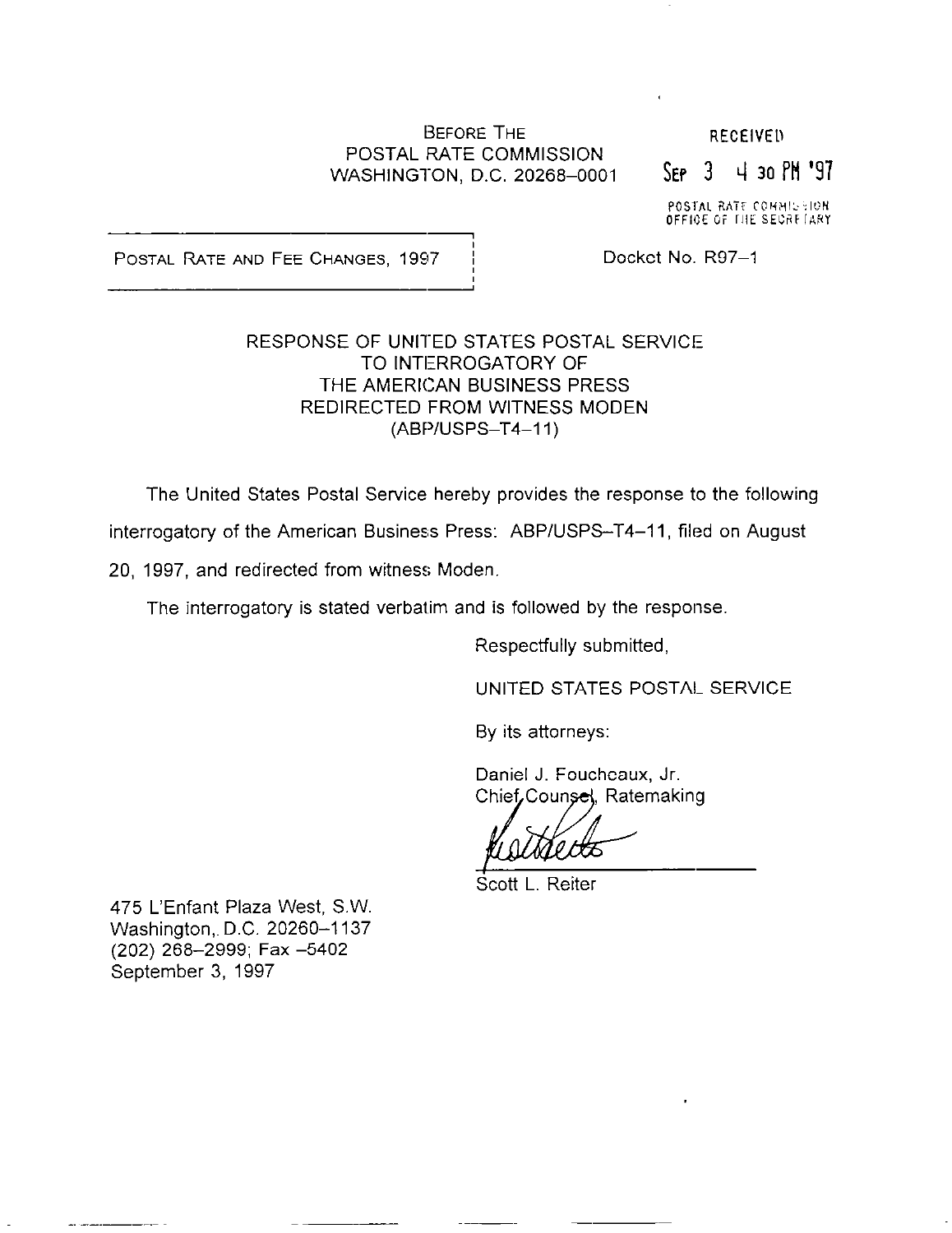# RESPONSE OF UNITED STATES POSTAL SERVICE TO INTERROGATORIES OF AMERICAN BUSINESS PRESS REDIRECTED FROM WITNESS MODEN

### ABP/USPS-T-4-11

[a] Has USPS conducted mailer surveys or requested data from publishers and/or their associations or from other mailers determine how many more barcoded pieces may be expected in the test year if bar-code readers are affixed to FSM 1000 equipment? If your answer is affirmative, please provide a summary of the results to date and continue to update.

# Response:

a. Yes, the Postal Service did conduct an informal survey, but the results were

inconclusive. The results did suggest that many non-automated, non-

machinable pieces would become barcoded.